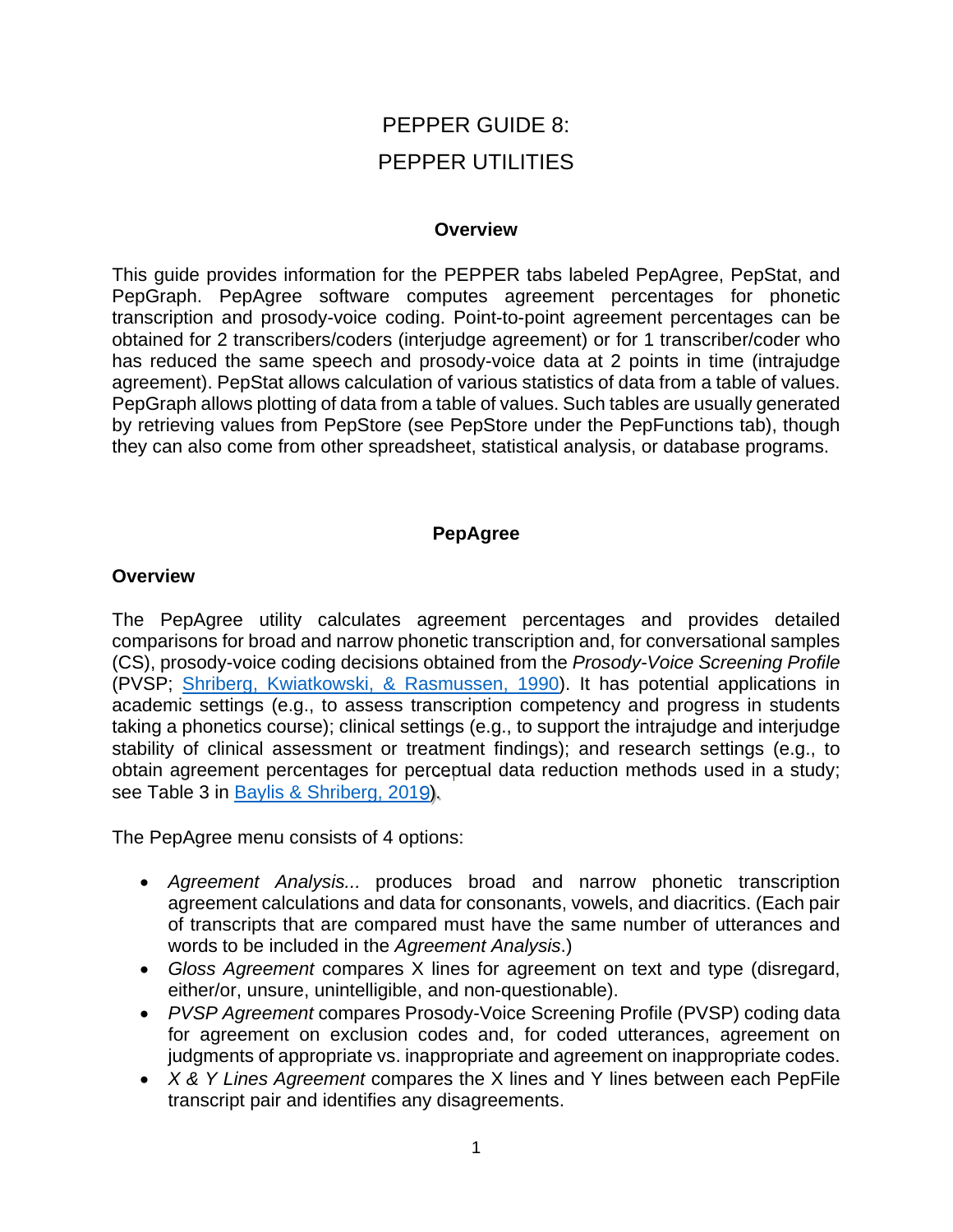PepAgree allows PEPPER users to obtain agreement percentages on pairs of PepFile transcripts with or without Prosody-Voice Screening Profile (PVSP) data. PepAgree procedures include the following steps:

- 1. Transcribe one or more speech samples using the formatting conventions described in [PEPPER Guide 2.](https://phonology.waisman.wisc.edu/wp-content/uploads/sites/532/2019/07/PEPPER-Guide-2.pdf) Optionally, complete PVSP coding on one or more conversational samples (CS).
- 2. Create PepFile(s) by entering and saving the transcript(s) using procedures described in [PEPPER Guide 3](https://phonology.waisman.wisc.edu/wp-content/uploads/sites/532/2019/07/PEPPER-Guide-3.pdf) (PG3).
- 3. Enter PepStore variables and PVSP data, if available, using procedures described in [PEPPER Guide 4](https://phonology.waisman.wisc.edu/wp-content/uploads/sites/532/2019/07/PEPPER-Guide-4.pdf) (PG4).
- 4. Complete Steps 1 to 3 a second time for the same speech sample(s). If interjudge agreement calculations are of interest, the transcription (and optionally PVSP coding) is completed by a second transcriber. If intrajudge agreement calculations are of interest, the transcription (and optionally PVSP coding) is completed by the same transcriber after several weeks to several months (or longer) have passed following the first transcription.
- 5. Create and save a PepFile List following the procedures described in this guide.
- 6. Run PepAgree analyses.
- 7. Interpret results.

## **Prepare Transcripts/PepFiles and PVSP Materials for PepAgree**

Following is a description of the procedures used in the Phonology Project for preparing CS transcripts/PepFiles for PepAgree analyses (for both phonetic transcription and PVSP coding). These procedures may require some modification, depending upon the goals of the PEPPER user. Instructions in this section are specific to Step 4 in the previous section; in other words, the assumption is that Steps 1-3 for the Time 1 transcript have already been completed and that the user is familiar with the content in PEPPER Guides 1 through 4 and with the PVSP.

Generate a Pepform From an Existing PepFile

To save time and insure that the X line glosses for the Time 1 and Time 2 transcript pairs match as closely as possible, generate a pepform using the Time 1 PepFile transcript that has already been entered in PEPPER and saved. This pepform, which contains the X line glosses, is printed and used by the second transcriber (or the first transcriber a second time) to record their transcriptions in the Z line. To generate and print a pepform, do the following:

- 1) In PEPPER, go to *File>Open* and choose the PepFile of interest.
- 2) With the PepFile open, go to the PepFunctions drop-down menu, choose PepTools, and select "Generate PepForm from X Lines."
- 3) Print the pepform that is generated.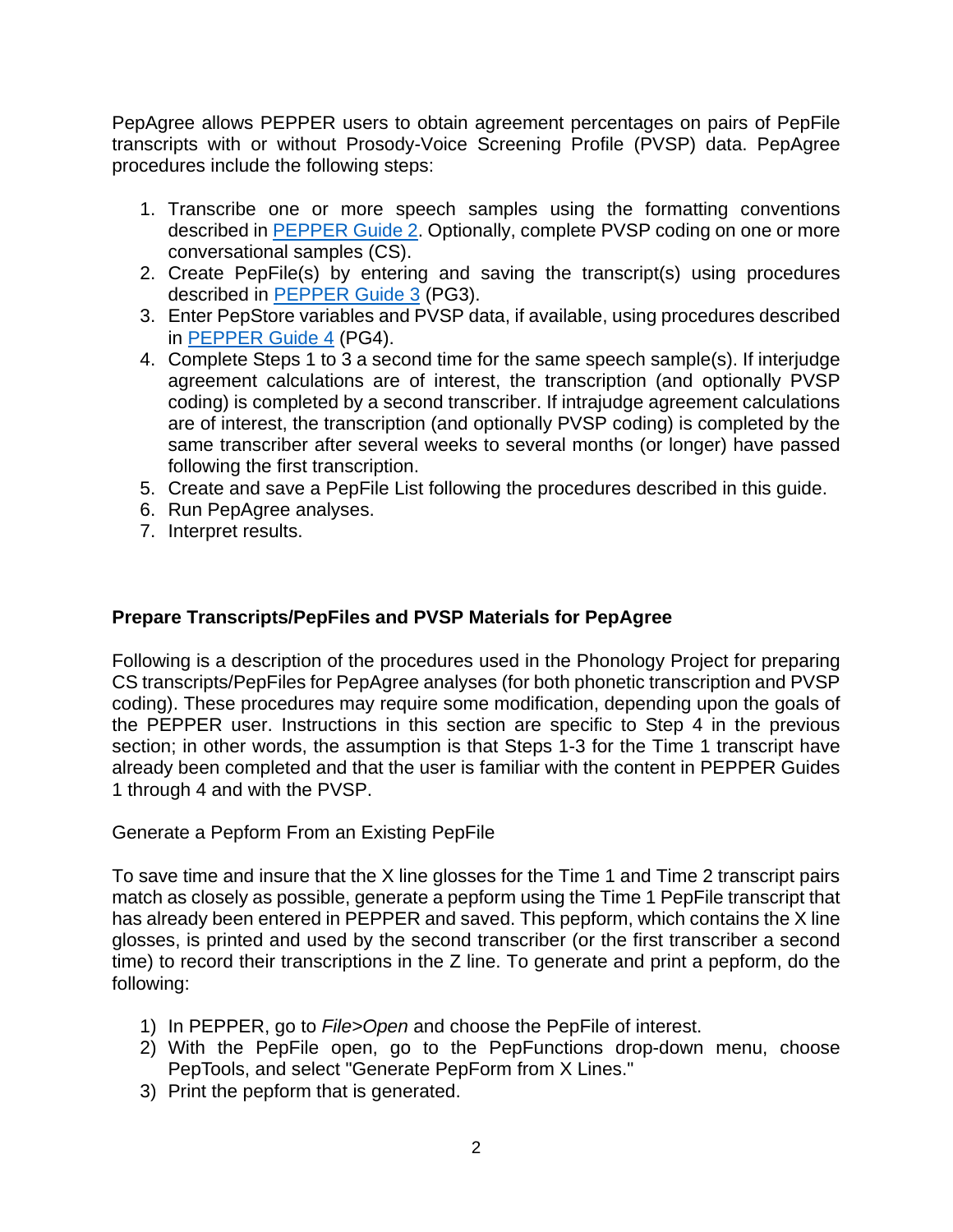4) Close the generated pepform and the PepFile when finished.

If the pepforms are generated from CS PepFiles with stored PVSP data, the utterance number for each PVSP-codable utterance appears in small type at the beginning of each utterance in the X line, beginning with U1. This insures that the same utterances are identified and coded for prosody and voice in both the Time 1 and Time 2 transcripts for a given sample. (If an utterance does not have a printed codable utterance number, it means that it was assigned one or more exclusion codes and was not judged for prosody and voice.)

If agreement analyses will be completed on PVSP data, and the highest codable utterance number labeled on the pepform is lower than the total number of utterances coded for prosody-voice (typically 24 utterances), it is necessary to check the hard copy of the Time 1 transcript for glossed utterances beyond the final utterance entered in the Time 1 transcript. For example, if the first transcriber transcribed the sample up to the utterance containing the 100th first-occurrence word, but hadn't yet reached 24 PVSPcodable utterances, she would have continued to gloss additional utterances in order to reach the required 24 PVSP-codable utterances. These additional glossed utterances, because they weren't transcribed, weren't entered in PEPPER, and so will not appear on the pepform generated from the PepFile. If this is the case, the transcriber completing the PVSP coding for Time 2 must be given the additional glossed utterances, with notation indicating which of the utterances were coded for prosody and voice.

The printed pepform (plus additional glossed utterances, if applicable) is given to the transcriber who is completing the second transcription. If prosody-voice coding must also be completed, the transcriber is given a blank PVSP Scoring Form.

## **Complete Second Transcription and Prosody-Voice Coding for PepAgree**

If PepAgree analyses will be run on PVSP data, the transcriber first completes the PVSP Scoring Form, including the Sequential Utterance Log with exclusion codes and the Prosody-Voice Coding Log, including all appropriate and inappropriate codes/judgments in the 7 prosody and voice domains. As mentioned previously, the PVSP-codable utterance number appears at the beginning of each codable utterance in the X lines of the preprinted pepforms; each utterance without a codable utterance number indicates that the utterance was assigned one or more exclusion codes during the first prosodyvoice coding session. These numbers, or lack thereof, should be used as a guide to insure that the same utterances are coded and excluded in each transcript pair.

After prosody-voice coding is completed, the transcriber then records phonetic transcription in the Z lines on the preprinted pepform(s), using the X-line glosses as a guide. (Entering Y-line "intended" target sounds is optional.) There may be instances when the second transcriber doesn't agree with the gloss from the Time 1 transcript. The transcriber can cross out and replace the disagreed-upon word(s) in the X line and complete the Y and Z lines based on the modified gloss. (If the number of segments in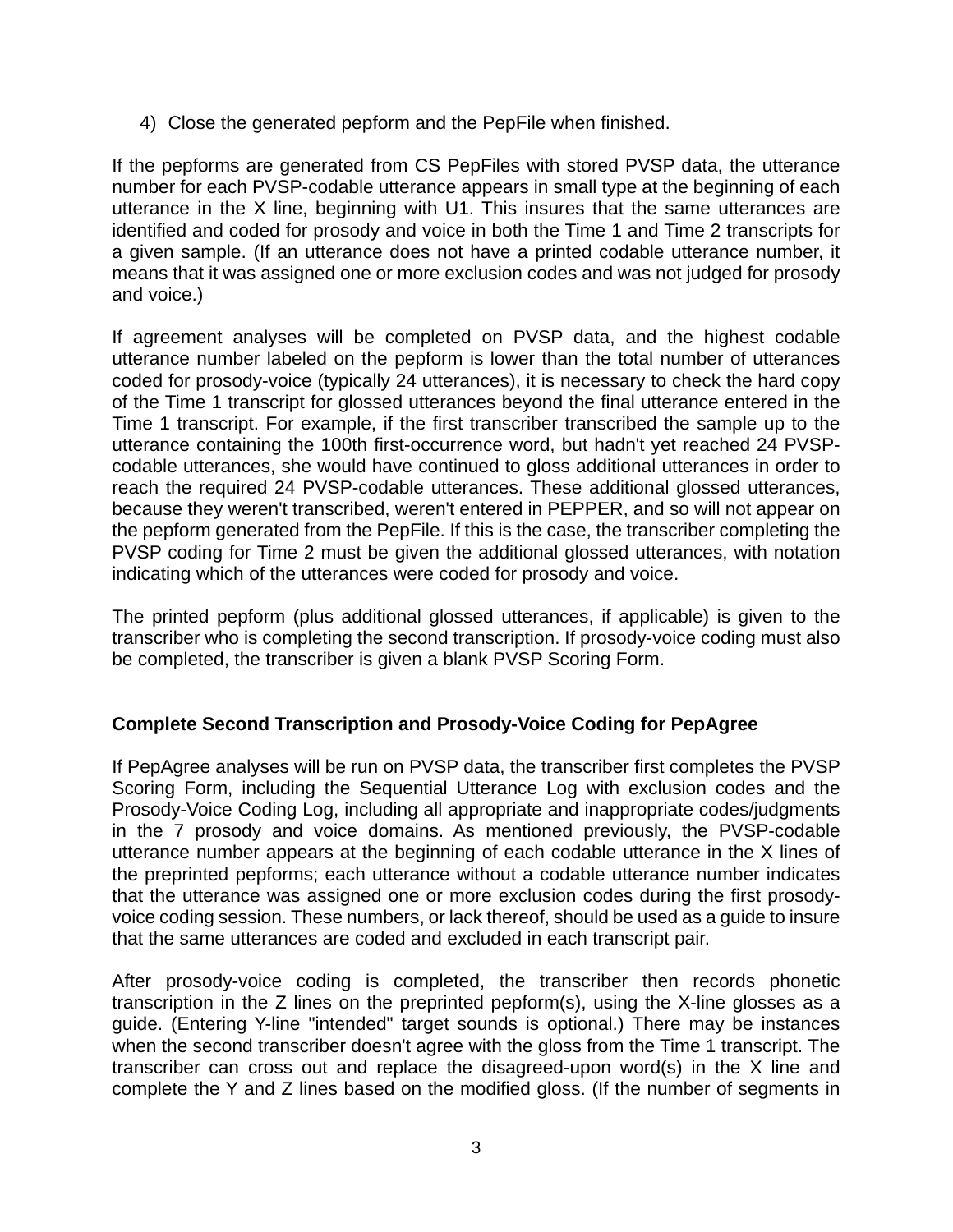the Y line changes as a result of the modified gloss, the word will be skipped during the PepAgree analysis.)

# **Enter and Save Second Transcripts/PepFiles for PepAgree**

Enter and Save the Time 2 Transcripts/Pepfiles

Entering the Time 2 transcripts for PepAgree can be accomplished in one of several ways:

- 1. Create a protocol file from the Time 1 PepFile transcript and use the protocol to enter/edit the Time 2 transcript. Information on creating and editing protocol PepFiles can be found in [PG3](https://phonology.waisman.wisc.edu/wp-content/uploads/sites/532/2019/07/PEPPER-Guide-3.pdf).
- 2. Open the Time 1 PepFile transcript and choose *Save As...* from the file menu to save a copy of the PepFile that can be edited based on the transcription and PVSP coding decisions from the Time 2 transcript.
- 3. Enter the Time 2 transcription (and PVSP data if applicable) as a new PepFile; including relevant PepStore values.

Clearly, procedures 1 and 2 are more efficient for keyboarding than procedure 3 and are likely to maximize the number of words that are eligible for PepAgree analyses. Procedure 3, while more time-consuming, can reveal differences in glossing and/or transcription procedures that may need to be addressed to improve overall agreement between/among transcribers.

While entering/editing the Time 2 transcript, it's helpful to keep in mind that when the PepAgree utility is run, PEPPER compares X lines in the Time 1 and Time 2 PepFile pairs to make sure that the number of words in each utterance agrees. Even though the number of words in each utterance must match, the words themselves don't have to match (i.e., the glossed words can be different). PEPPER also compares the number of segments in each Y-line word in the Time 1 and Time 2 PepFile pairs. If the number of segments for a given word in the Time 1 and Time 2 transcript pair doesn't match, the word is skipped in the agreement analysis. After constructing a PepFile list that contains the 2 matched groups of transcripts, the *X & Y Lines Agreement* analysis can be run to get a list of X and Y line disagreements/mismatches; this allows inspection of words that might be skipped in the agreement analysis.

Suggestions for PepFile Names for PepAgree Transcripts

Although there are no specific PepFile naming requirements for PepAgree analyses, this section describes the PepFile naming procedures used in the Phonology Project. PepFile names can be constructed to suit the specific needs of the PepAgree user.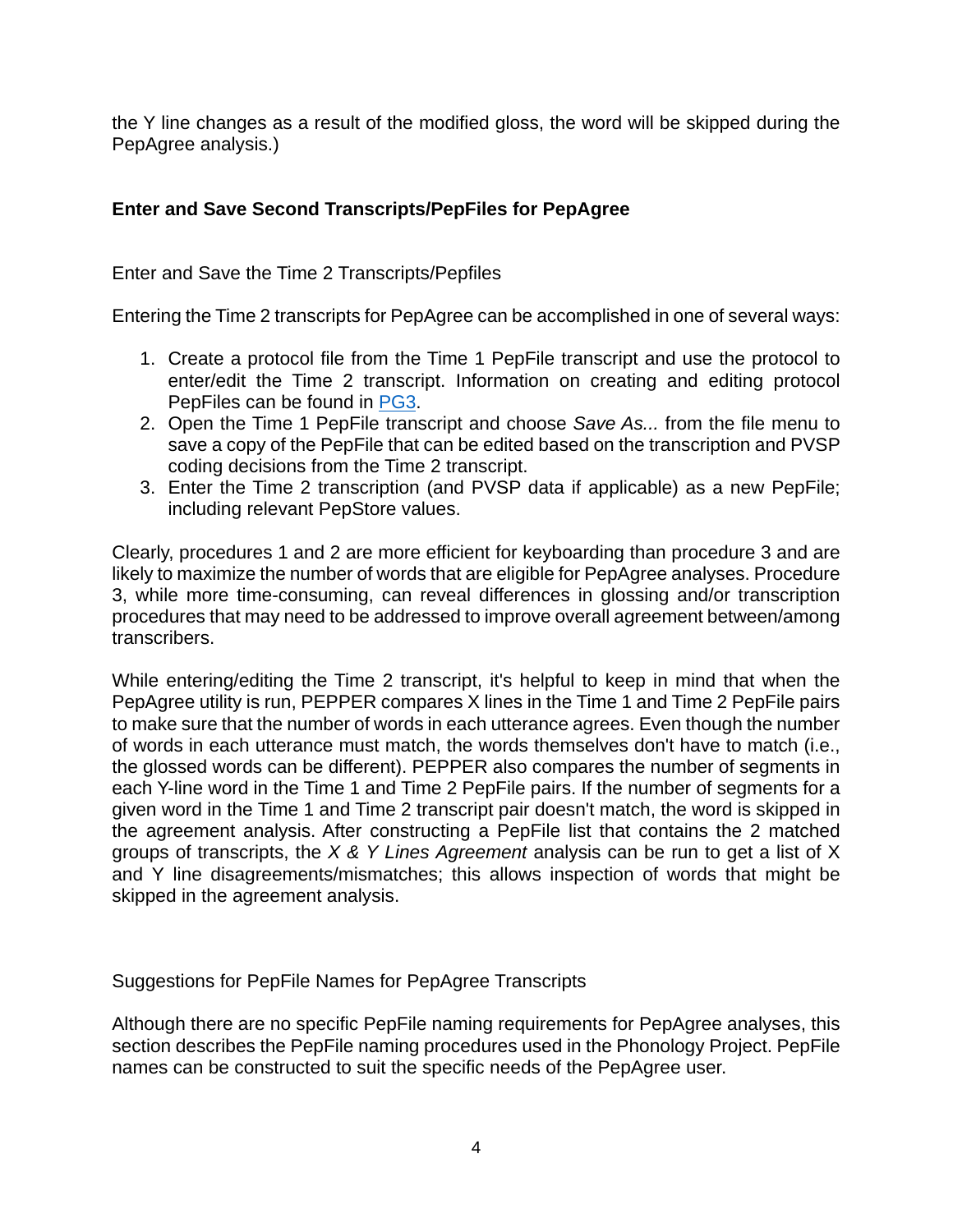PG3 includes a section on general PepFile naming tips. It is helpful if the names for PepFiles used in PepAgree analyses include information that help identify them as Time 1 or Time 2 transcripts, and whether they are interjudge or intrajudge agreement transcripts. For example, 1234-c1\_JM1 and 1234-c1\_JM2 are examples of PepFile names that can be used to identify the transcripts as conversational samples that will be used for intrajudge agreement analyses for transcriber/coder "JM." The "1" and "2" after the transcriber's initials represent the Time 1 and Time 2 transcriptions, respectively. For interjudge agreement analyses, the PepFile name for the Time 1 transcript could again be 1234-c1 JM1, and the PepFile name for the Time 2 transcript could be 1234-c1 SH1. Here, the Time 2 transcript has been completed by another transcriber "SH," and her transcription (and optionally PVSP coding) will be compared to JM's. Because this is SH's first transcription/coding of this sample, a "1" appears after her initials instead of a "2."

## How to Edit Functionally Equivalent Transcriptions

Some phonetic characters are considered functionally equivalent; even though the symbols themselves are different, they represent the same speech sound(s):

- $/\land$  and  $/ \ni$ /
- $\bullet$  /3/ and / $\circ$ /
- $\bullet$  /  $\theta$ n/ and /n/ (i.e., / $\theta$ / + consonant vs. a syllabic consonant)

When entering/editing transcripts using procedure 2 described in the previous section, you will be able to see the Y and Z lines for Transcriber 1/Time 1. When editing the PepFile for Transcriber 2/Time 2, enter or edit the functionally equivalent phonemes so that they're the same. For example, if Transcriber 1 transcribed the word *her* as  $/h\sigma$ , and Transcriber 2 transcribed the same token of *her* as  $/h\alpha$ , do not change the  $/\alpha$  to  $/\alpha$  in the Time 2 transcript.

## Enter/Edit and Save PepStore Variables and PVSP Data

Information on entering and editing PepStore variables and PVSP data is covered in [PG4.](https://phonology.waisman.wisc.edu/wp-content/uploads/sites/532/2019/07/PEPPER-Guide-4.pdf) If the Time 2 PepFile is an edited version of the Time 1 PepFile (i.e., it was entered using procedure 1 or 2 described on p. 4), the entered variables and PVSP data from the Time 1 PepFile are preserved and can be edited as needed. If the transcriber/coder for Time 1 and Time 2 are not the same person, variables 40 (transcriber's last name) and 41 (PVSP coder's last name) will need to be changed in the Time 2 PepFile (*PepFunctions > PepStore > Enter/Edit/View PepStore*). The PVSP data in the Time 2 PepFile will need to be edited to reflect any differences between the Time 1 and Time 2 PVSP exclusion codes and prosody-voice codes (*PepFunctions > PepStore > Enter/Edit/View PVSP Log*). Save all edited data before exiting the Time 2 PepFile or when prompted by PEPPER to do so.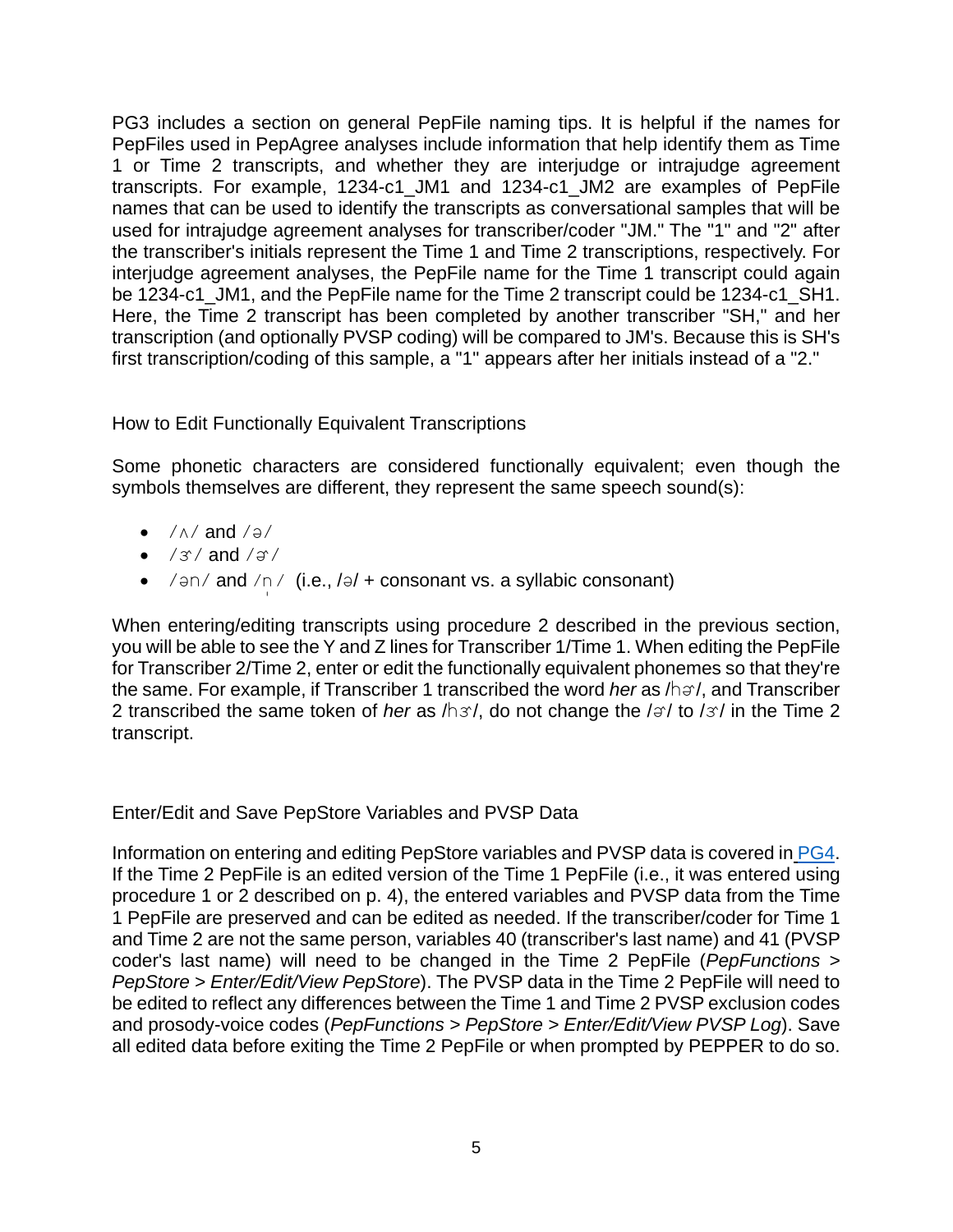## **Create a PepFile List for PepAgree**

PepFile Lists, which can be either manually entered or generated by PEPPER, include one or more groups of PepFiles. The line for each PepFile in the list includes the drive/directory, folder(s)/subfolder(s), and the PepFile name (i.e., the path for the unique location where the PepFile is stored). Detailed procedures for constructing PepFile Lists (*.pfl*) are available in [PEPPER Guide 6](https://phonology.waisman.wisc.edu/wp-content/uploads/sites/532/2019/08/PEPPER-Guide-6.pdf) and in PEPPER Help. The instructions in this section describe how to manually type a PepFile list for the PepAgree utility.

A PepFile List constructed for PepAgree contains 2 matched groups: the first group contains a list of the Time 1 PepFile transcripts for Transcriber 1, who is considered to be the standard or expert; and the second group contains a list of the PepFile transcripts for Transcriber 2 (for interjudge agreement) or a list of the PepFile transcripts for Transcriber 1's second transcription/coding of the same samples (for intrajudge agreement). For example:

 $====T1$ C:\pepper\agreement\amr10-f3\_jm1.pep C:\pepper\agreement\amr18-m3\_jm1.pep C:\pepper\agreement\amr19-m3\_jm1.pep C:\pepper\agreement\amr20-m4\_jm1.pep C:\pepper\agreement\amr29-f4\_jm1.pep =====Inter C:\pepper\agreement\intr10f3\_sh1.pep C:\pepper\agreement\intr18m3\_sh1.pep C:\pepper\agreement\intr19m3\_sh1.pep C:\pepper\agreement\intr20m4\_sh1.pep C:\pepper\agreement\intr29f4\_sh1.pep

The 4 equal signs separating the 2 groups above signifies in PEPPER that the PepFile transcripts in group 1 are matched with, or paired with, the PepFile transcripts in group 2 and that the data in each pair of PepFiles will be compared. When PepAgree is run, the first PepFile in list 1 will be compared to the first PepFile in list 2, the second PepFile in list 1 will be compared to the second PepFile in list 2, etc. The list for each group must have the same number of PepFiles.

The equal signs above group 1 are optional; they are included in this example so that the "T1" label can be used. The "T1" and "Inter" labels to the right of the equal signs are optional; they function as identifiers for each group of PepFiles. These labels will appear on PepAgree outputs.

To construct a PepFile list for PepAgree, open PEPPER and go to *File>New* and select PEPPER File List (\*.pfl) from the dropdown list of file types. Type the lines in the following order, using the example above as a guide:

- 1. Type the first series of 4 equal signs and the group label (this line is optional).
- 2. Type the paths for all PepFiles for group 1. Type "Enter" at the end of each path to move to the next line.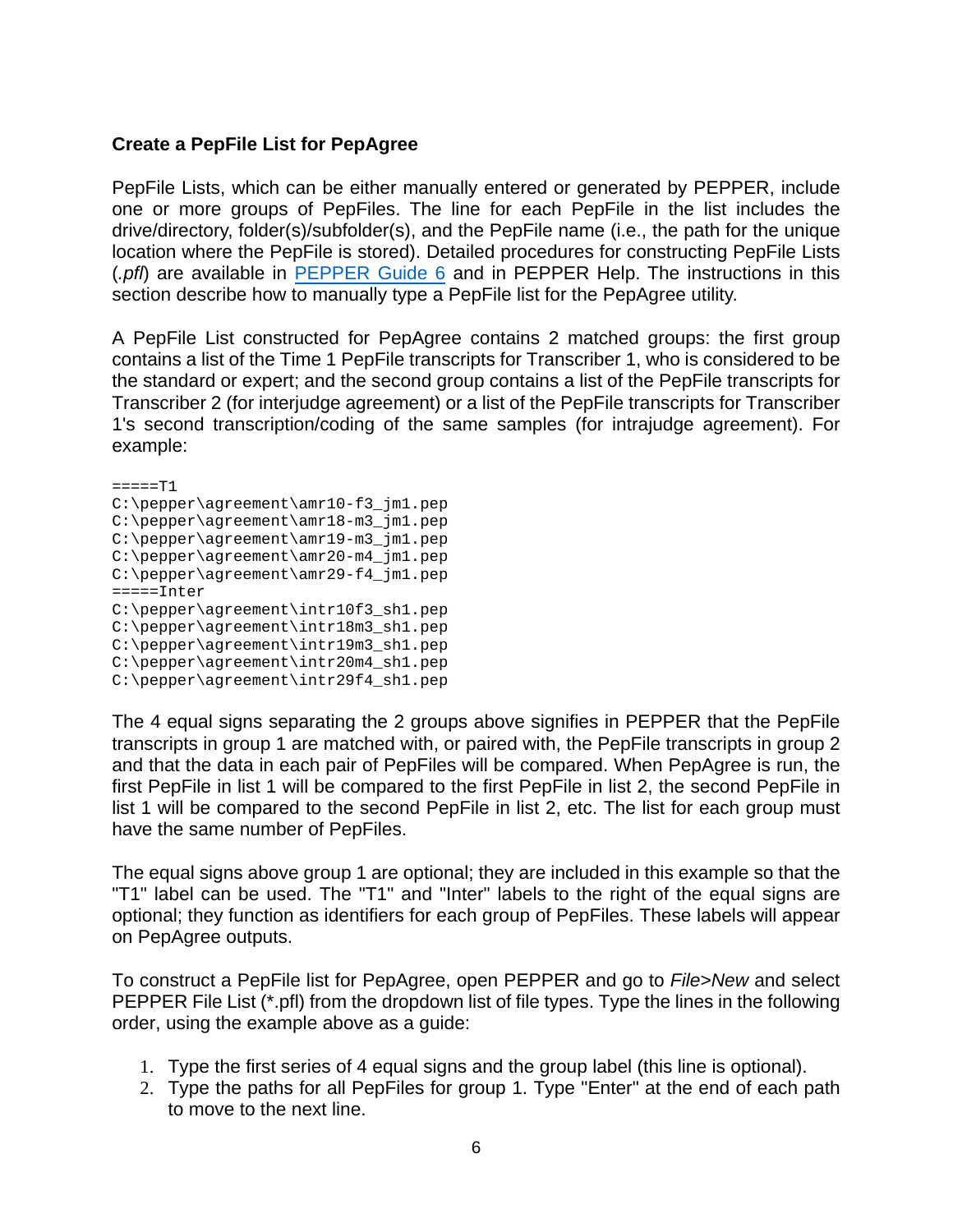- 3. After all group 1 PepFiles have been typed, type the line of 4 equal signs with the optional label.
- 4. Type the paths for all PepFiles for group 2, following the same order as the corresponding transcripts in group 1.
- 5. Save the PepFile list when finished.

## **Run PepAgree Analyses**

With the PepFile list open, go to the PepAgree menu and select the agreement output of interest from the drop-down menu. If running the *Agreement Analysis...* (for transcription agreement calculations on vowels, consonants, and diacritics), you will be prompted to select whether to run the analysis on all words in the transcripts or first occurrence words only.

As mentioned previously, PEPPER compares the X and Y lines in the transcript pairs when PepAgree is run; before the output is generated, there may be messages that pop up on the screen indicating mismatches that PEPPER has identified. Click "OK" to move through each message. You may wish to attempt to resolve, if possible, any mismatches that are detailed in the message(s) by editing the PepFiles that PEPPER has flagged.

## **Interpret PepAgree Reports**

For detailed information on the content of each of the PepAgree reports, how the transcription and PVSP agreement percentages are calculated, and how to interpret the agreement data for each PepAgree output, see the "PepAgree menu commands" section under the "Contents" tab in PEPPER Help.

## **PepStat and PepGraph**

PepStat includes some basic statistical analyses options, and PepGraph includes some basic graphing options for tabular data generated in PEPPER or imported from elsewhere. For detailed information on PepStat and PepGraph, see the "PepStat menu commands" and "PepGraph menu commands" sections, respectively, under the "Contents" tab in PEPPER Help.